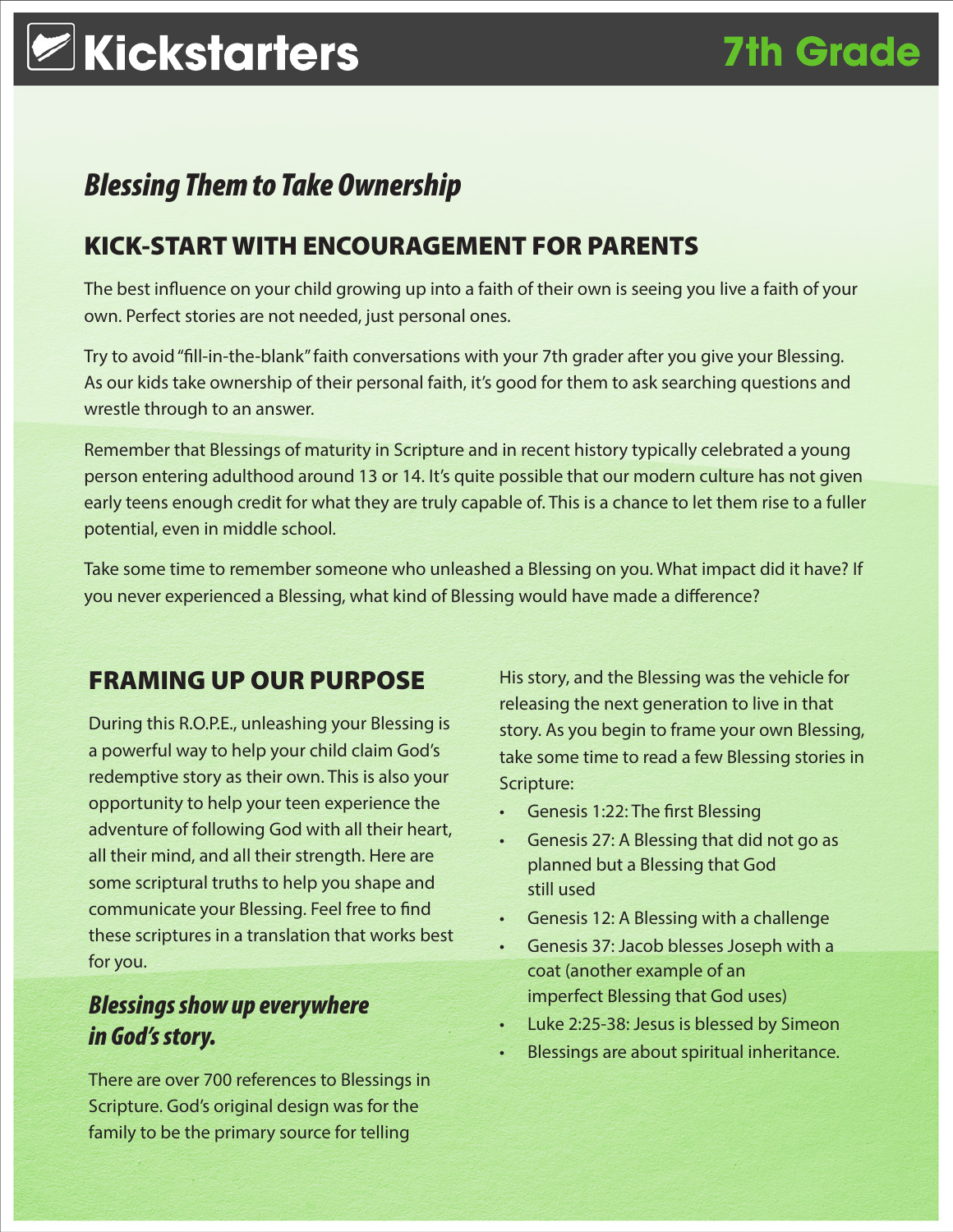## **Kickstarters 7th Grade**

*"It seemed good to me also, having traced the course of all things accurately from the first, to write to you in order, most excellent Theophilus; that you might know the certainty concerning the things in which you were instructed." --Luke 1:3-4 (WEB)*

*"...but these are written, that you may believe that Jesus is the Christ, the Son of God, and that believing you may have life in his name." --John 20:31(WEB)*

*"You, Solomon my son, know the God of your father, and serve him with a perfect heart and with a willing mind; for Yahweh searches all hearts, and understands all the imaginations of the thoughts. If you seek him, he will be found by you." --I Chronicles 28:9*

The people of Israel depended on oral traditions to pass on God's truth to the next generation. There weren't any videos, books, or

powerpoints to make use of--only sharing the stories verbally. In the New Testament, firsthand stories were written down, but their purpose echoes that of Old Testament Blessings: God

wants every generation to know the promises He has made and kept so that they can be sure of the faith they embrace. So take time to think through how you want to give your child an inheritance of God's promises. Be ready to share with them where God's imprint is already evident in their life and offer joyful anticipation for His handiwork in the future.

Blessings tell our kids that they are ready for greater understanding and deeper commitments.

*"When I was a child, I spoke as a child, I felt as a child, I thought as a child. Now that I have become a man, I have put away childish things." --1 Corinthians 13:11 (WEB)*

*"The fear of Yahweh is the beginning of wisdom. The knowledge of the Holy One is understanding. For by me your days will be multiplied. The years of your life will be increased." --Proverbs 9:11-12 (WEB)*

*"He said to them, 'But who do you say that I am?' Simon Peter answered, 'You are the Christ, the Son of the living God.' Jesus answered him, 'Blessed are you, Simon Bar Jonah, for flesh and blood has not revealed this to you, but my Father who is in heaven.'" --Matthew 16:15-16 (WEB)*

Eugene Peterson, in his book A Long Obedience in the Same Direction, talks about doing the "next right thing" on our faith journey. That really gets to the heart of what Paul is saying

> in I Corinthians. One chapter is ending, and another is beginning. This new chapter has greater challenges and rewards. It will require growth and discomfort sometimes. But seeking out what it looks like to follow hard after God

in each new chapter is a simple description of Christian maturity.

Consider what it's going to look like for your child to grow up in their faith over the next few years. Make a list of ways you can help them celebrate the chapters they have finished and enthusiastically anticipate the next chapter. How can your blessing help them do the next right thing? Where might you need to get out of the way and let them figure a few things out?

### *Blessings tell our kids that they are ready for greater understanding and deeper commitments.*